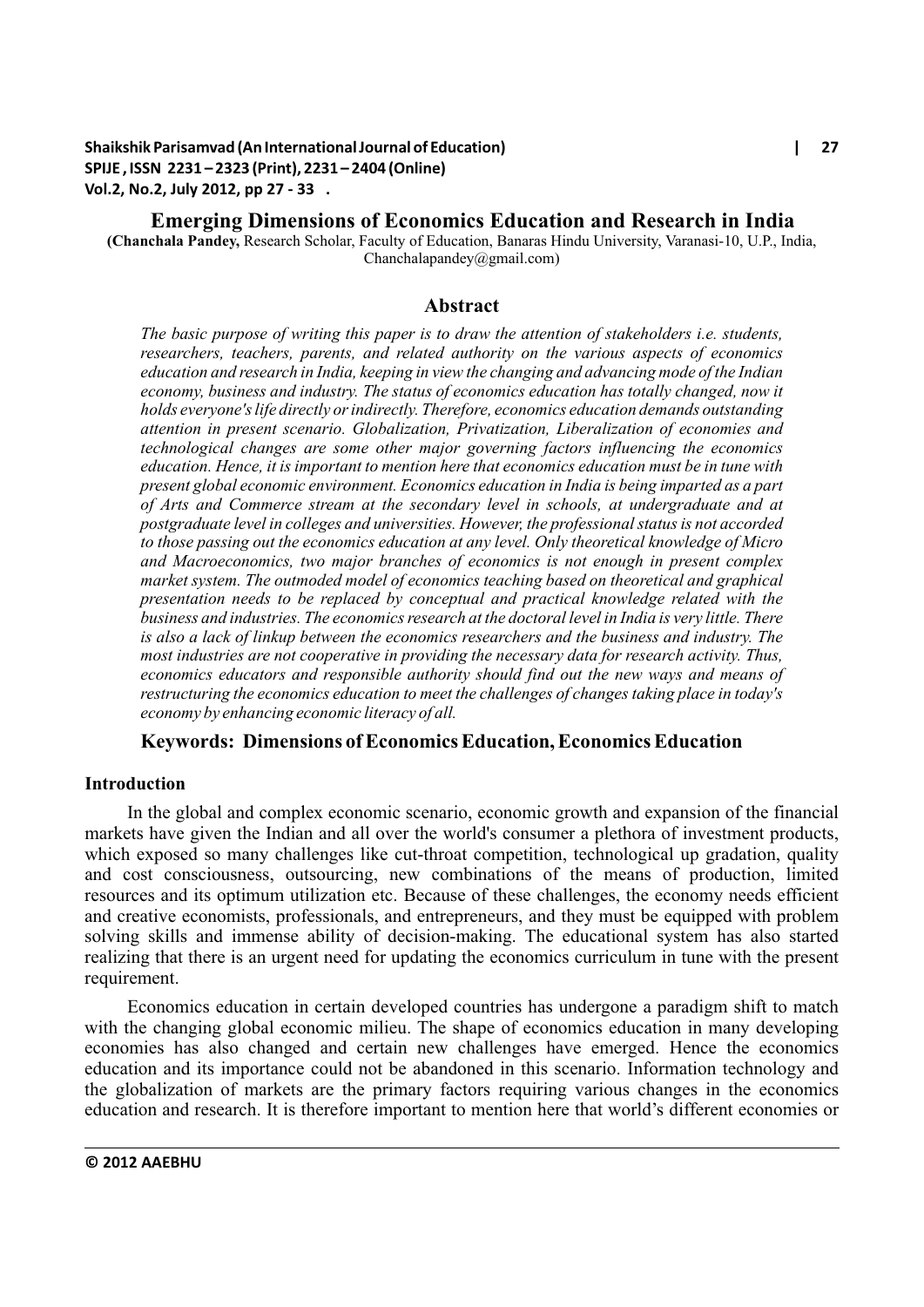nations are different from each other on the ground of their developmental status. That is why their requirements for economics education differ too. Hence, nature and content of economics subject should match with their respective economies. In this paper, dimensions of economics education and research in a developing economy like India have been discussed.

### **Economics Education an overview**

In a democratic country, the people must be instructed in economics. Showing the relation of economics with other subjects Patten (1895) has rightly said, *"If economists are cousins to the historians and sociologists, they are half-brothers to geographers and physicists."*

In present context, economics education is considered as a boon of British rule in India, which brought the economics subject in Indian educational system. Nowadays rate of consumption increases, and items are used  $&$  thrown fast. Economics has become the crux of different activities. Each subject is viewed from its economical angle because one always likes subjects, which brings financial soundness in future. Leisorson and Wink (1962) said, Economics has both practical and economic value. It occupies an important position in education curriculum and has become an integral part of curriculum. In UK, Lionnel Robbins (1955) had done initial and prominent works on school level teaching of economics. He emphasized that economics 'is essentially a subject for grown-ups at any rate if it is taught as anything like a theoretical system.

Thus, economics should be taught, not merely as a discipline of enquiry, but more as a stylized explanation of every-day life, to make it more comprehensible and relevant.

In USA, economics has been taught in schools since early 1900. The prime objective of teaching economics at school level to impart and enhance economic literacy among future citizens (students). Economic literacy refers to ability to apply fundamental economic concepts in real life situations, which is very different from classroom situation. Economic literacy is practical applicability of economics education.

In 1980s, the National Council for Economic Education (NCEE) developed 20 standards that provide benchmarks for economics learning from grade IV to grade XII in the US schools. Every state in the USA has developed the economics syllabus for class IV to XII, based on NCEE standards. The syllabus for high school economics include only those concepts relevant to understand the market economy and the minimum role that the government plays in facilitating such an economy. In both UK and USA, the high school economics course enhances student's understanding in their respective economic system and gives little exposure to the theoretical aspects of economics.

In India, NPE (1986) has recommended to introduce economics as one of the subject for secondary school level. Now, decades have passed over for implementation of recommendation. Economics is now acknowledged, as a sovereign discipline (Chakravarty 1986) .The reason for introducing economics into school curriculum is to encourage the learning and understanding of economics, to adjust in the social and political environment in which students subsist. Schug (1985) said the main aim of economics teaching in schools is to foster in students the thinking skills, substantial economics knowledge and attitudes necessary to become effective and participating citizens. The aim of teaching economics is to enhance students decision-making ability, as a consumer, producer and as a citizen of the national and international community.

However, the world's leading economics education wizards like (Walstad & Soper, 1988; Becker, 1997; Anderson, 1992) raised question on aims and effectiveness of economics teaching in recent years. There is still lack of knowledge and understanding of economics content among high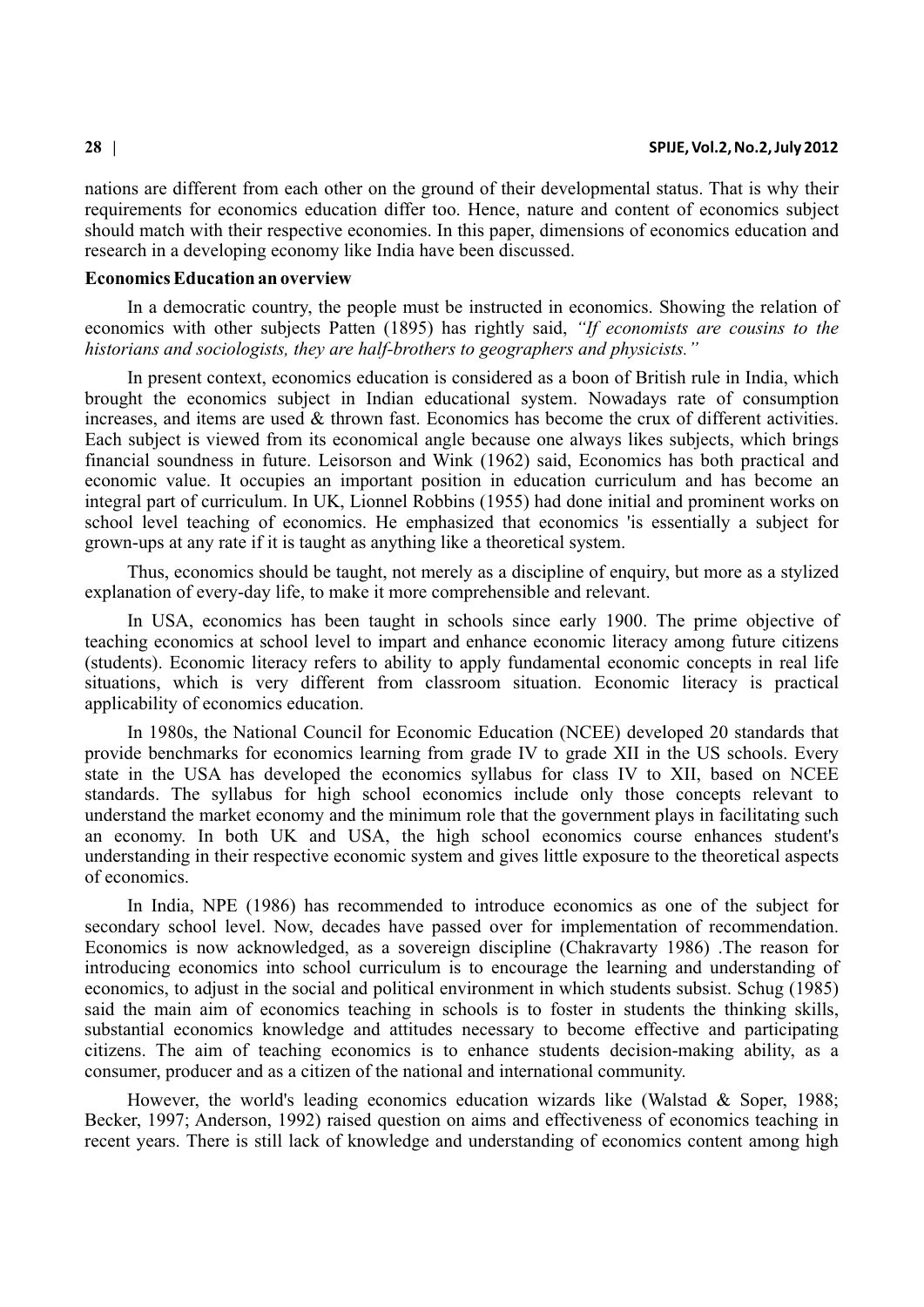## **SPIJE, Vol.2, No.2, July 2012 | 29**

school graduates and, students exhibit significant deficiencies in practical aspect of economics that raise deep concern among teachers and teacher educators. According to Gupta (2006), politicians can bully an economically illiterate public easily. Arthur Levitt, former chairman of the American Stock Exchange lamented on the economic literacy of Americans by saying, "The American economy is the eighth wonder of the world; the ninth wonder is the economic ignorance of American people." (Quote from http://www.econ4u.org/problem.cfm). Therefore, many researches (Banaszak, 1987; Becker, Greene, & Rosen, 1990) focused on economic literacy, rather than exploring ways of improving instructional methods and approaches of teaching and learning of economics. Becker & Watts, (2001) found that traditional method of teaching have dominated in classrooms. A survey found that teachers delivered lectures approximately 80% of their class time (Benzing & Christ, 1997). Rote memorization and sitting passively in classroom are major reasons of student's failure in economics. Due to monotonous presentation by teachers students constantly looses their interest in economics. Consequently, students consider economics as a dull, tedious, and difficult subject. Goodlad (1984) argued the importance of using alternative teaching methods, and urged the setting up of training programmes for existing teachers to enhance learning, reasoning and positive attitudes. Students would prefer a variety of instructions just as we prefer variety in our daily routine (Becker, 2000).

Beyond all subjects, economics is nearest to the life of each individual. It deals with principles applying to activities in which individual require more real thought than any other discipline. Hence, if the student is not interested in a subject like economics the blame must largely fall on the Board itself who bears the responsibility of the preparation of curriculum, its revision and modification from time to time.

## **Outline of Economics Education in India:**

Under this heading, an attempt has been made to explain the status of economics education in Indian schools.

## **Economics Education in India**

In few developed countries basic economics concepts are introduced to primary (1-5) children, but Indian students the come across with economics only at the upper primary stage (classes 6-8) as part of their social studies or social science course. In the composite social science course, economics is included in either political science (civics or social and political life) or geography. A comparison of economics content in social science textbooks used in schools affiliated to state examination boards in the 1990s reveal that economics formed about 10-20 per cent of the social science course.

Whereas, economics is an important elective subject from higher secondary or intermediate level for more than eight decades. There are 33 recognized educational boards in India, including the Central Board of Secondary Education (CBSE), Council for the Indian School Certificate Examinations (CISCE) and the various State Educational Boards like Board of High School and Intermediate Education Uttar Pradesh (UP Board) etc.,.

According to Seventh All India Education Survey 2002, nearly 38 lakh students study economics as an optional subject in 29300 higher secondary schools and 2100-degree colleges in India. At the higher secondary stage, being opted by largest number of students, it emerges as the most popular social science subject. Keeping in view the student's need and interest, there is a demand for restructuring the economics education and research to meet the present day requirements of economies in the liberalized economic mood. In college and university at undergraduate and postgraduate level, economics included in BA, B.Com and M.Com courses as an important subject,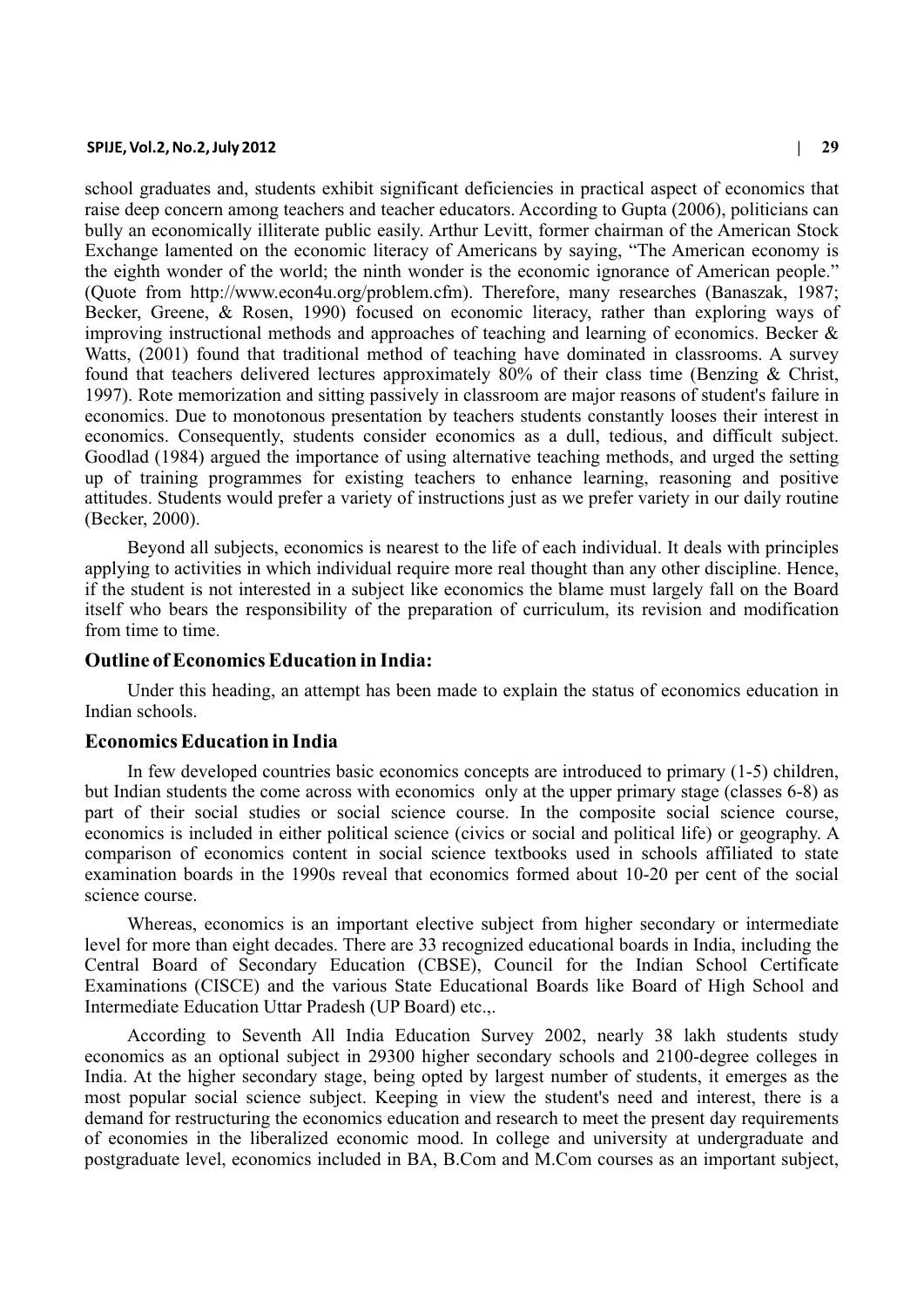whereas M.A. programme with specialization in economics is offered by almost every university in India. Professional courses like MBA, CA, CS and many diploma and certificate courses in banking, insurance, taxation, marketing, currency and finance, international trade and tariff are also integrated economics as an important ingredient. These programmes provide sound theoretical background in the principles of Economics and equip students with analytical tools and techniques for understanding the progress of the world economy.

**After all, i**t is felt that the present economics education system in India has failed to keep pace with the requirements of the changing economic environment and to forge necessary linkages with the sectors like banking, insurance, business and industries.

At a glance, economics education in India has suffered from ad-hocism, remains theoretical, lack of practical applicability, lack of linkage between Industry and economics academe and is in the dire need for updating its curriculum especially at secondary school stage.

The problems of economics education discussed as above also affect the economics research. Most of the researches in economics are treated as applied in nature. However, there is hardly any practical application of the results of these researches. Hence, the concerted efforts are required to streamline the economics education and research system in the country.

## **Course Curriculum and Teaching Aids**

Students studying in schools that follow NCERT syllabus and textbooks are exposed to a few economics topics such as livelihood, markets, and economic role of government. At secondary stage (classes 9- 10) students study few rudimentary concepts of developmental economics. For example, they study how development is perceived, conceptual issues relating to poverty and unemployment, measures of food security, and the importance of human resources. Students are also study factors of production, classification of economic activities and the role of financial institutions in daily life and so on.

Textbooks developed by NCERT used integration approach to include economics topics in 6 to 8 standards, whereas for  $9<sup>th</sup>$  and  $10<sup>th</sup>$  class, two separate economics textbooks were developed 'Arthashastra' for class ninth standard and 'Arthik vikas ki samajh' for tenth standard.

*Economics at higher secondary level:* It was mentioned earlier that economics is an important social science subject at the higher secondary or intermediate level from a long period in Indian schools. Students opting economics subject are taught four different courses in classes XI and XII. Since 1976, the year in which NCERT initiated the development of national-level syllabus and textbooks, considerable changes have been taken in higher secondary economics courses. The current NCERT (2010) model syllabus based on National Curriculum Framework (2005). NCF (2005) recommends four courses: (I) Statistics for Economics (II) Indian Economic Development, these two for class XI and (I) Introductory Microeconomics and (II) Introductory Macroeconomics, for class XII.

Syllabus followed in schools affiliated with state examination boards following topics covered in the higher secondary economics courses: (i) Nature and Scope of the subject; (ii) Development Economics; (iii) International Trade; (iv) Regional Development; (v) Developmental Issues; (vi) Public Finance and Financial Institutions; (vii) Statistical Tools and Sources of Economic Data; (viii) Microeconomics and (ix) Macroeconomics. Over the years, senior secondary economics curriculum underwent considerable changes. However, we do not have any proof on whether these changes lead towards improvement in student's economic knowledge and understanding or in the level of student's economic literacy.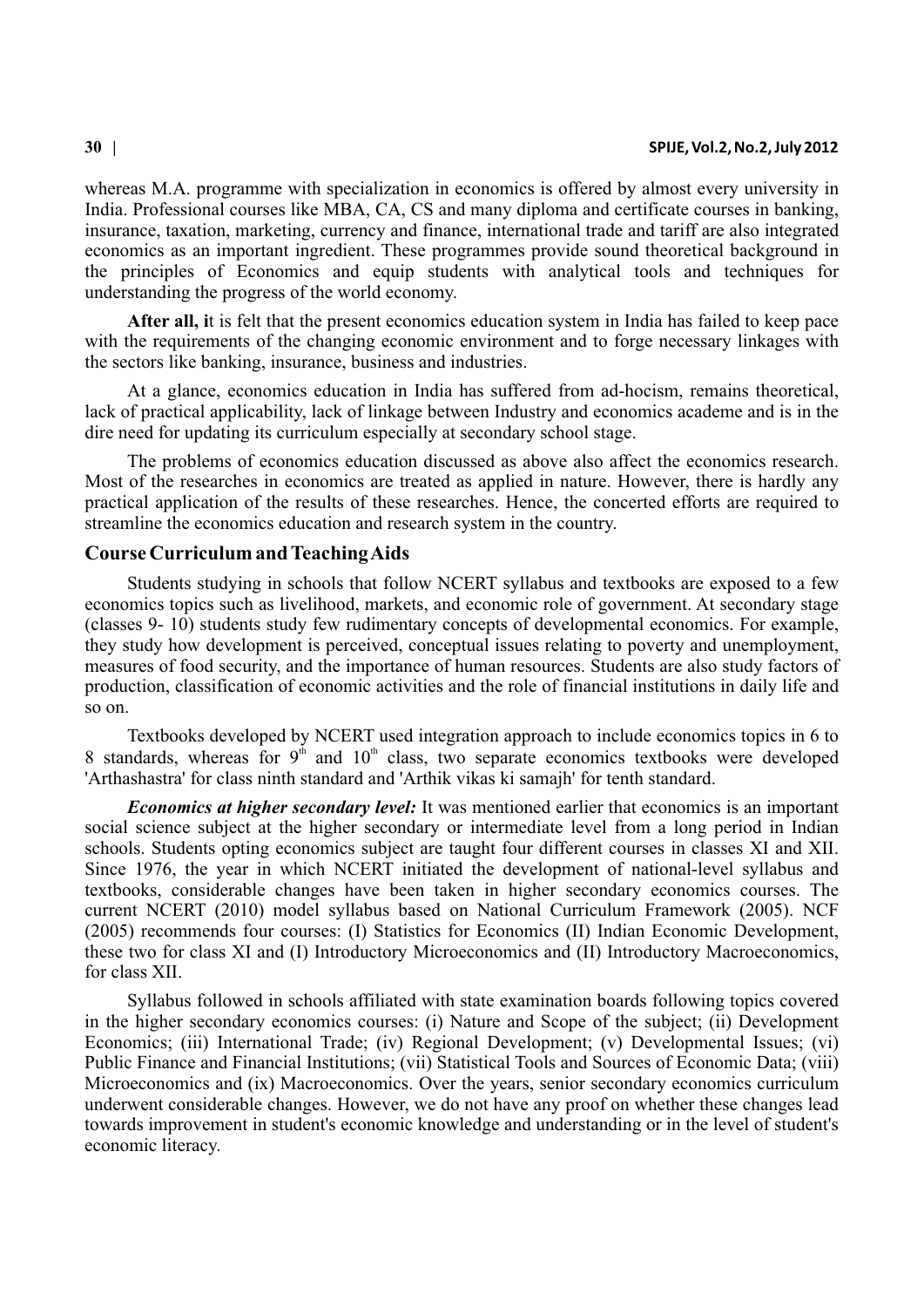#### **SPIJE, Vol.2, No.2, July 2012 | 31**

Despite, many considerable changes development of economics curriculum remains a tough task. Economics is a dynamic subject and its involvement in our daily life increases day by day. Thus, relevant economics curriculum becomes necessary for youth. But responsible bodies as well as economics educators and economists in India seem to be disinterested in the teaching-learning process of this dynamic subject.

Economics is taught in some form from elementary stage to secondary stage in schools throughout the world. As far as teaching aids and teaching methods is concerned, even today economics education has been imparted through classroom lectures. The available evidences from the last few years shows that passive learning based on traditional methods of "chalk and talk" seems to be the most widely used teaching method of economics (Becker & Watts, 2001; Benzing & Christ, 1997). To make the teaching of economics effective and interesting, latest teaching aids like projectors, case studies, project and market surveys, role playing, group discussion and audio-video techniques are more impressive and effective for students.

## **State of Economics Research in India**

The place of economics is still back seated in science, mathematics, and statistics but latter, it has emerged as a separate field of study. Due to globalization, it acquires paramount place over other subjects. The in-depth knowledge of economics is the need of hour. For the sake of understanding the nature of international market in-depth knowledge of national economics, international economics, international trade, international finance, and commerce are essential.

Research in the field of economics education at the doctoral level in India is quite meager. There is hardly any research to investigate economics classroom processes. This has greater implications on curricular reforms in economics. As such, the economics curriculum is generally perceived as dull and unexciting among learners.

Researches in various aspect of economics education provide answer to, how students understand economic fundamental? What is happening in economics classrooms - what works, how they work, what not work and why? Similarly, discussion on the emerging areas, inclusion of relevant topics and removal of obsolete topics in economics curriculum, pedagogy of teaching learning in economics, teaching techniques, evaluation methods, economic literacy, are lacking.

## **Improving economic literacy**

Gupta, (2006) said economically illiterate citizens are completely left out of any public debate and conversation about the economy. They are confused about economic forces and how decisions are going to affect them, what questions to ask, where to seek answers or which way to vote. Poor economic literacy hinders relations between the two largest democratic nations in the world (Krishnaswami 2008).Economics taught at secondary level is an alloy of other social sciences. Therefore, it can be concluded that Economics has lowest weightage to learn and it has bad impact on appointment of teachers, quality of teaching and passive attitude of both teachers as well as students. The weightage of economics should be raised at least up to 50 marks and the increase in teaching hours for economics is essential (Patil & Chatte, 2010).

In India, research studies in various aspects of economics education can be counted on finger. This is a pathetic situation. In present scenario, economics is the pathways to progress and prosperity. Therefore, there is a dire need to encourage researches in economics education and implementation of findings is significant.

## **Conclusion**

Generally, people think economics is the study of complicated tables and charts, statistics,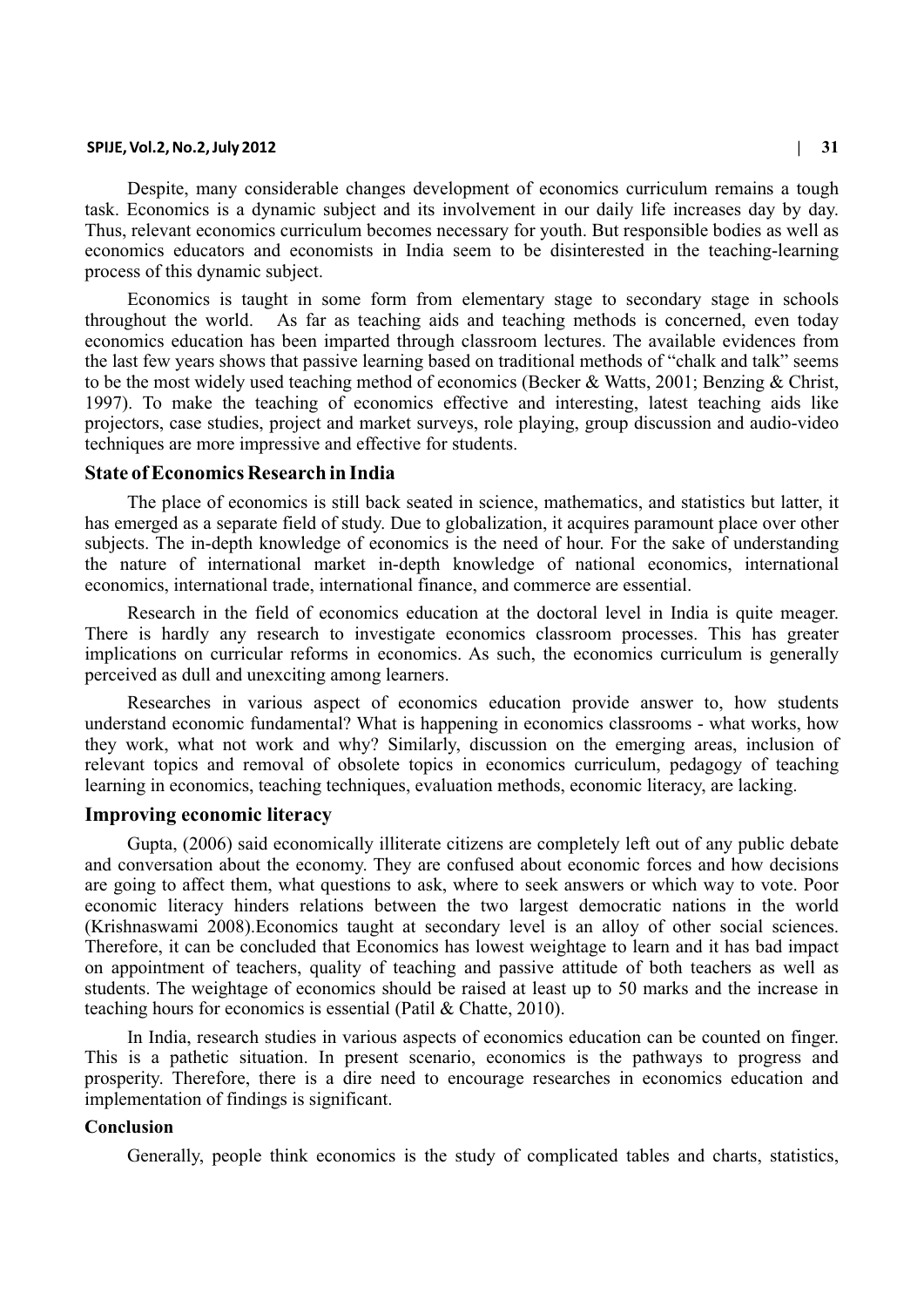numbers, and tedious principles but, more specifically, economics is the study of human behaviour in the context of having only limited resources to fulfill unlimited wants and needs. We can't ignore economics even for a single day, it involves in every activity either directly or indirectly. It open tremendous job opportunities, develop critical thinking ability, decision making ability, increases productivity, consumption, and distribution in and between economies, ensure optimum utilization of scare resources, and most importantly develop sense of participation, awareness, and skills among future citizens. Thus, in today's competitive environment economics education justify its demand, now related authorities and educators should mull over on it.

# **References:**

- 1. Anderson, M. (1992). **Impostors in the temple: The decline of the American university**. NewYork: Simon and Schuster.
- 2. Banaszak, R.A. (1987). The nature of Economic literacy, ERIC Digest No. 41, Bloomington,  $IN<sup>1</sup>$
- 3. **ERIC clearinghouse for social studies/social science Education**, ED. 284823.
- 4. Becker, W. (1997). Teaching economics to undergraduates. **Journals of Economic Literature**, 35(3), 1347-1373.
- 5. Becker, W. (2000). Teaching economics in the 21<sup>st</sup> century. **The Journal of Economic Perspectives**, 14(1), 109-119.
- 6. Becker, W., Greene, W., & Rosen, S. (1990). Economics education at the high school: Research on high school economics education. **American Economic Review**, 80(2), 14-22.
- 7. Becker, W., & Watts, M. (2001). Teaching methods in U.S. undergraduate economics course. **Journal of Economic Education**, Vol. 32 (3), pp. 269-280.
- 8. Benzing, C., & Christ, P. (1997). A survey of teaching methods among economics faculty. **Journal of Economic Education**, Vol. 28 (2), pp. 182-190.
- 9. Chakravarty S. (1986), The teaching of economics in India. **Economic and Political Weekly**, Vol. 21 (27), pp. 1165-1168.
- 10. Goodlad, J. (1984). **Aplace called school: Prospects for the future**. New York, Mcgraw-hill.
- 11. Gupta, A. K. (2006). Why Johnny can't choose: Economic illiteracy in America. **Mid-American Journal of Business**, Vol. 21(1), pp. 3-5.
- 12. Krishnaswami, S. (2008). Prosperity in India causing global food crisis: Bush. Rediff India Abroad : **http://www.rediff.com/ news/2008/may/03food.htm**
- 13. Leisorson, M. W., and Wink, R. W. (1962). Economics and the school teacher**. Peabody Journal of Education**, Vol. 40 (1), pp. 21-23.
- 14. NCERT(2010). **Text Books forClass XI-XII (Statistics forEconomics, Indian Economic.**